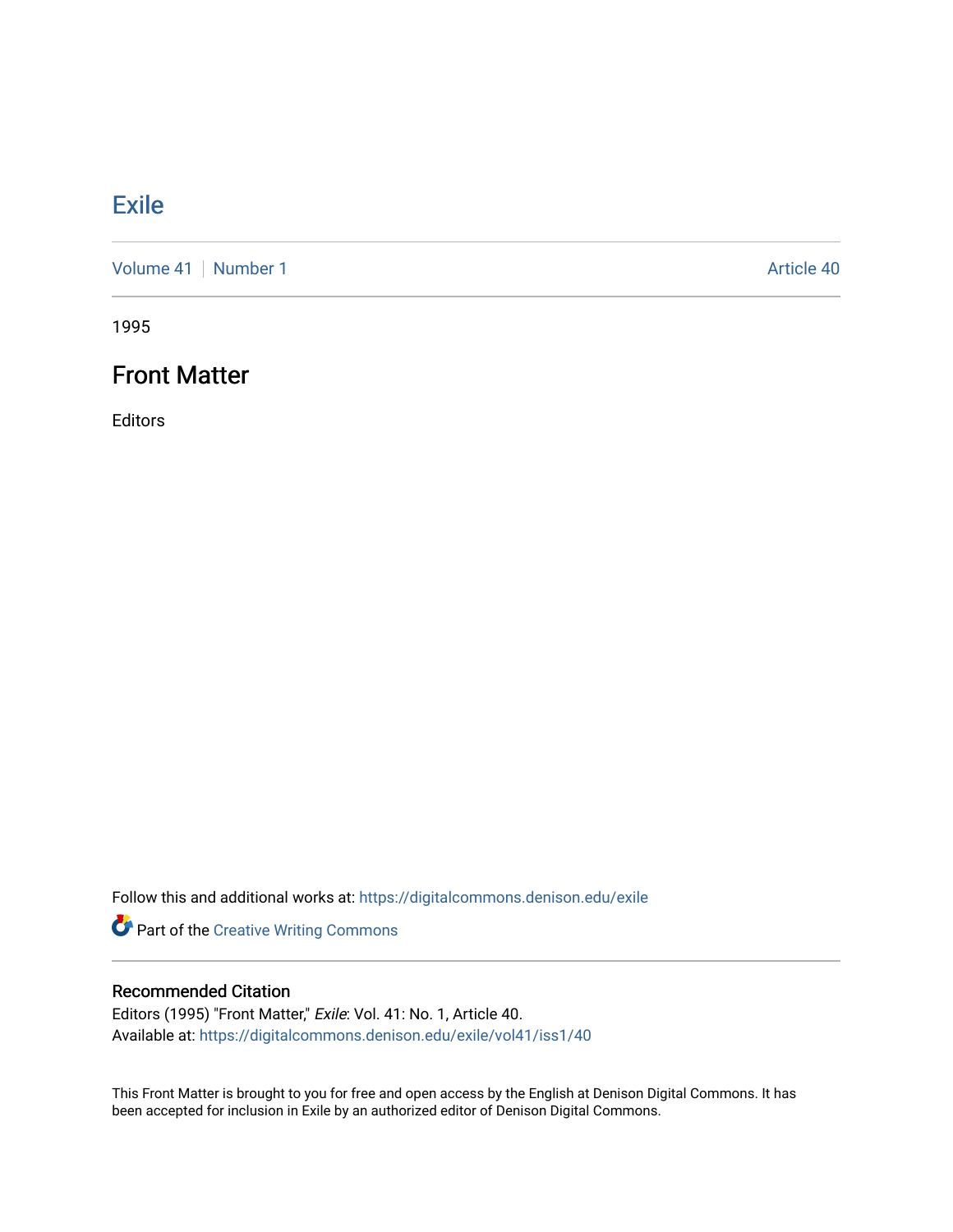## **Exile**

 $\mathbf{i}$ 

# **Denison University's Literary and Art Magazine**

## **39th Year**

You of the finer sense, Broken against false knowledge, You who can know at first hand, Hated, shut in, mistrusted

Take thought: I have weathered the storm, I have beaten out my exile

-Ezra Pound